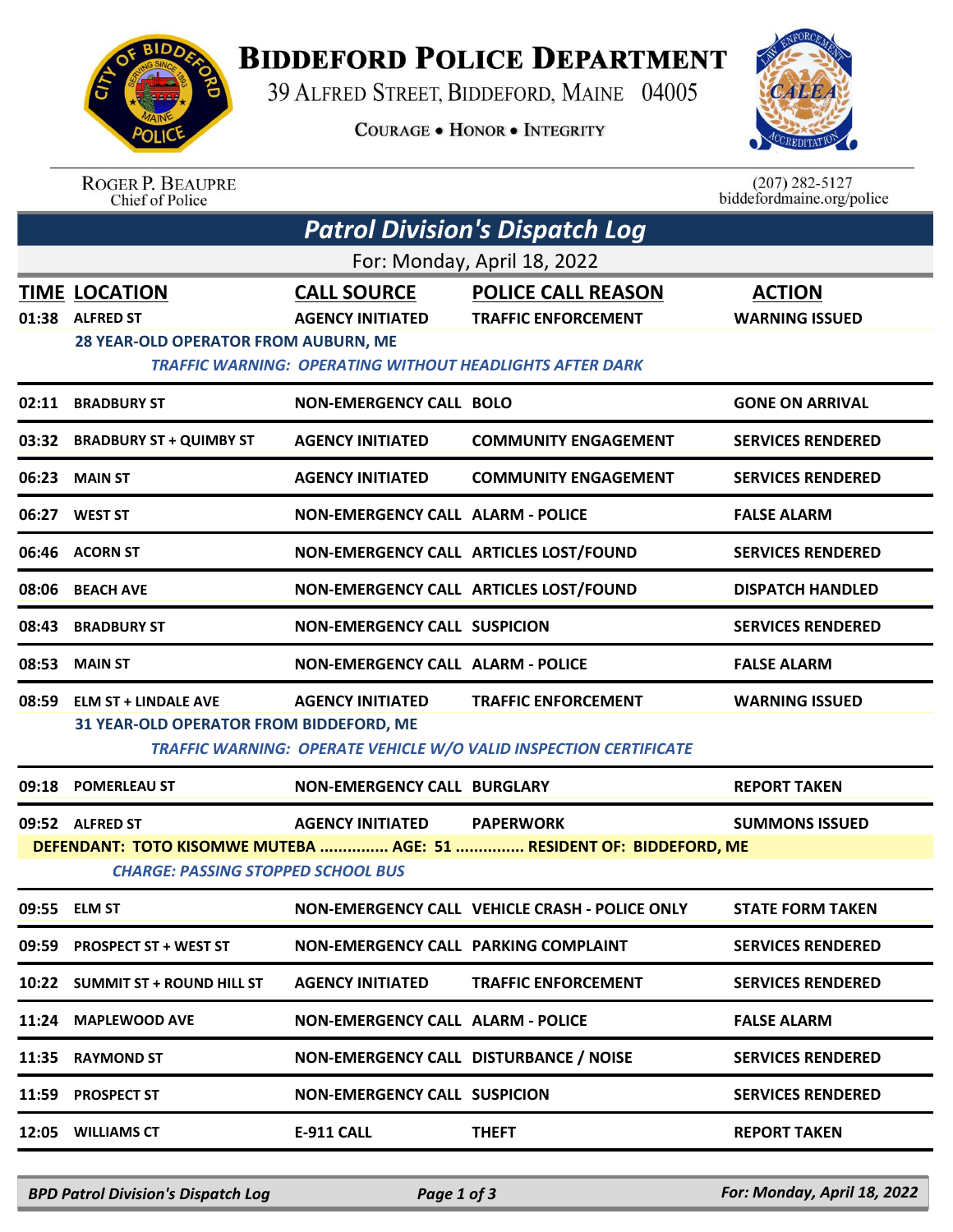|       | <b>TIME LOCATION</b><br>12:14 BOULDER WAY                                | <b>CALL SOURCE</b>                                                               | <b>POLICE CALL REASON</b><br>NON-EMERGENCY CALL VEHICLE CRASH - POLICE ONLY                                   | <b>ACTION</b><br><b>STATE FORM TAKEN</b> |
|-------|--------------------------------------------------------------------------|----------------------------------------------------------------------------------|---------------------------------------------------------------------------------------------------------------|------------------------------------------|
|       | 12:22 RIVER RD + SOUTH ST                                                | <b>NON-EMERGENCY CALL BOLO</b>                                                   |                                                                                                               | <b>NEGATIVE CONTACT</b>                  |
|       | 12:41 ALFRED ST                                                          | <b>WALK-IN AT STATION</b>                                                        | <b>MENTAL ILLNESS CASES</b>                                                                                   | <b>SERVICES RENDERED</b>                 |
| 12:43 | WENTWORTH ST + WENTWORT                                                  |                                                                                  | <b>NON-EMERGENCY CALL MENTAL ILLNESS CASES</b>                                                                | <b>SERVICES RENDERED</b>                 |
| 12:45 | <b>WASHINGTON ST</b>                                                     |                                                                                  | <b>NON-EMERGENCY CALL MENTAL ILLNESS CASES</b>                                                                | <b>NO ACTION REQUIRED</b>                |
|       | 13:02 MAIN ST                                                            | <b>E-911 CALL</b>                                                                | <b>SUSPICION</b>                                                                                              | <b>SERVICES RENDERED</b>                 |
|       | 13:04 POOL ST                                                            | <b>NON-EMERGENCY CALL SUSPICION</b>                                              |                                                                                                               | <b>REPORT TAKEN</b>                      |
|       | 13:06 MAIN ST                                                            | <b>E-911 CALL</b>                                                                | ATTEMPTED/THREATENED SUICIDE SERVICES RENDERED                                                                |                                          |
| 13:33 | <b>ALFRED ST</b>                                                         | <b>WALK-IN AT STATION</b>                                                        | <b>ALL OTHER</b>                                                                                              | <b>CIVIL COMPLAINT</b>                   |
|       | 15:09 SHOPS WAY                                                          | <b>E-911 CALL</b>                                                                | 911 MISUSE                                                                                                    | <b>SERVICES RENDERED</b>                 |
|       | 15:21 ELM ST                                                             | NON-EMERGENCY CALL HARASSMENT                                                    |                                                                                                               | <b>NO ACTION REQUIRED</b>                |
|       | 15:30 SOUTH ST + BRIARWOOD DR<br>35 YEAR-OLD OPERATOR FROM BIDDEFORD, ME | <b>AGENCY INITIATED</b><br><b>TRAFFIC WARNING: SPEEDING 10-14 MPH OVER LIMIT</b> | <b>TRAFFIC ENFORCEMENT</b>                                                                                    | <b>WARNING ISSUED</b>                    |
|       | 15:30 HILLS BEACH RD                                                     | <b>NON-EMERGENCY CALL SUSPICION</b>                                              |                                                                                                               | <b>NO ACTION REQUIRED</b>                |
|       | <b>15:50 PIKE ST</b>                                                     | <b>E-911 CALL</b>                                                                | <b>WATER PROBLEM</b>                                                                                          | <b>SERVICES RENDERED</b>                 |
|       | 16:00 MAIN ST                                                            | <b>NON-EMERGENCY CALL ALARM - POLICE</b>                                         |                                                                                                               | <b>BUILDING CHECK/SECURE</b>             |
|       | 16:16 WESTERN AVE                                                        | NON-EMERGENCY CALL ASSIST OTHER AGENCY                                           |                                                                                                               | <b>SERVICES RENDERED</b>                 |
|       | 16:21 ALFRED ST                                                          | <b>WALK-IN AT STATION</b>                                                        | <b>COURT ORDERED CHECK IN</b>                                                                                 | <b>NO VIOLATION</b>                      |
|       | 17:02 OAK ST                                                             | <b>NON-EMERGENCY CALL JUVENILE OFFENSES</b>                                      |                                                                                                               | <b>SERVICES RENDERED</b>                 |
|       | 17:11 ALFRED ST + EDWARDS AVE<br>38 YEAR-OLD OPERATOR FROM BIDDEFORD, ME | <b>AGENCY INITIATED</b>                                                          | <b>TRAFFIC ENFORCEMENT</b><br><b>TRAFFIC WARNING: USE OF HANDHELD DEVICE WHILE OPERATING MV (1ST OFFENSE)</b> | <b>WARNING ISSUED</b>                    |
|       | 17:12 ALFRED ST                                                          |                                                                                  | NON-EMERGENCY CALL VEHICLE CRASH - POLICE ONLY                                                                | <b>STATE FORM TAKEN</b>                  |
|       | 17:22 LEON ST                                                            |                                                                                  | <b>NON-EMERGENCY CALL MENTAL ILLNESS CASES</b>                                                                | <b>SERVICES RENDERED</b>                 |
|       | 18:00 SHOPS WAY                                                          | NON-EMERGENCY CALL HARASSMENT                                                    |                                                                                                               | <b>REPORT TAKEN</b>                      |
|       | 18:08 GREEN ST                                                           | NON-EMERGENCY CALL CRIMINAL MISCHIEF                                             |                                                                                                               | <b>REPORT TAKEN</b>                      |
|       | 18:49 PIERSONS LN + WATER ST                                             | NON-EMERGENCY CALL PARKING COMPLAINT                                             |                                                                                                               | <b>PARKING TICKET ISSUED</b>             |
|       | 18:55 WENTWORTH ST                                                       | <b>NON-EMERGENCY CALL SUSPICION</b>                                              |                                                                                                               | <b>NO VIOLATION</b>                      |
|       | 19:01 MARINER WAY                                                        | <b>WALK-IN AT STATION</b>                                                        | <b>VEHICLE CRASH - POLICE ONLY</b>                                                                            | <b>REPORT TAKEN</b>                      |
|       | 19:12 WENTWORTH ST                                                       | <b>E-911 CALL</b>                                                                | <b>MENTAL ILLNESS CASES</b>                                                                                   | <b>SERVICES RENDERED</b>                 |
|       |                                                                          |                                                                                  |                                                                                                               |                                          |